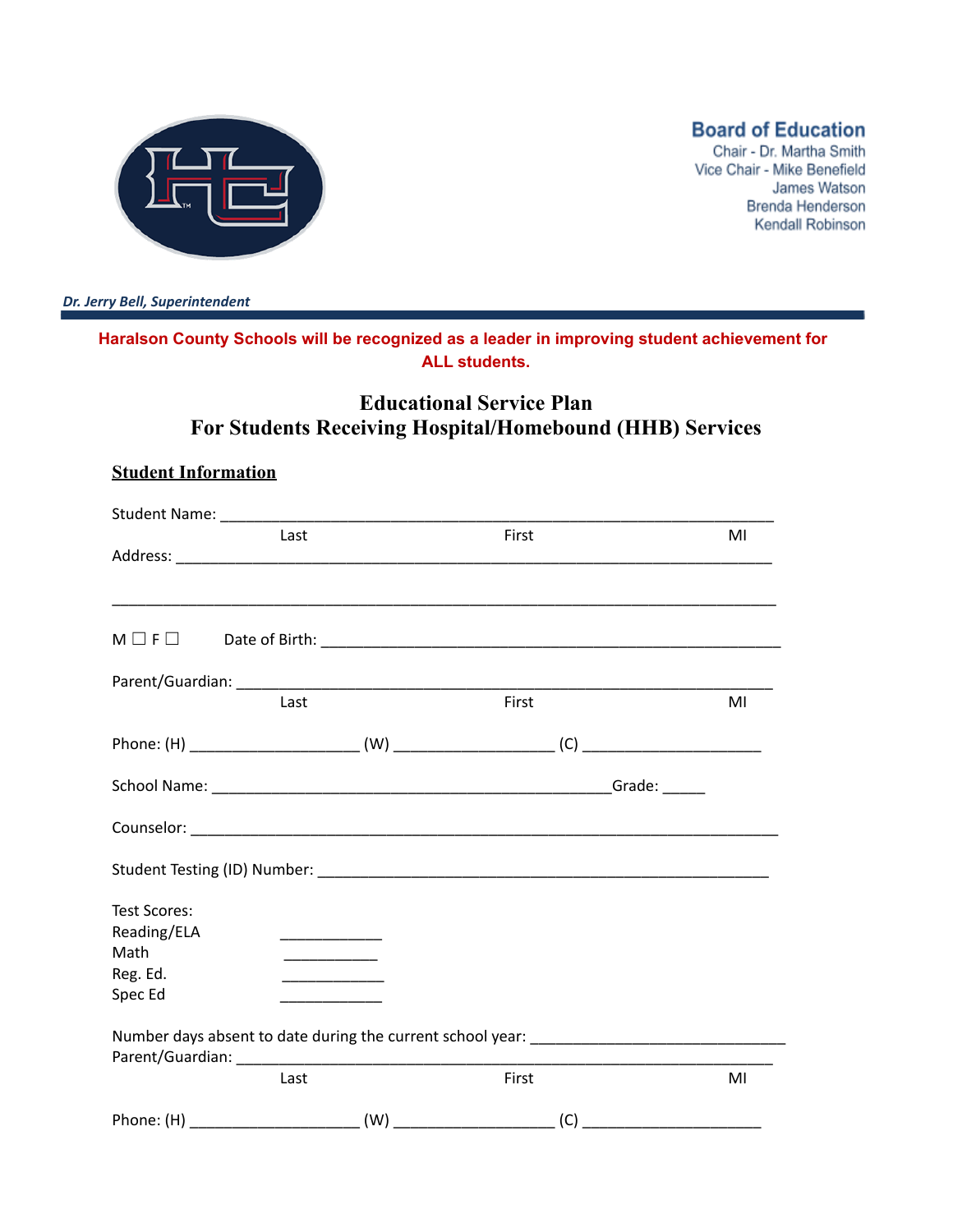## **Current Educational Program**

| Subject | <b>Current</b><br>Level | Recent<br>Grade | <b>Text/Materials &amp; Adaptations/Comments</b> | Regular<br>Classroom<br><b>Teacher</b><br><b>Name</b> |
|---------|-------------------------|-----------------|--------------------------------------------------|-------------------------------------------------------|
|         |                         |                 |                                                  |                                                       |
|         |                         |                 |                                                  |                                                       |
|         |                         |                 |                                                  |                                                       |
|         |                         |                 |                                                  |                                                       |
|         |                         |                 |                                                  |                                                       |
|         |                         |                 |                                                  |                                                       |
|         |                         |                 |                                                  |                                                       |

### **Proposed Educational Plan**

#### **Instruction:**

Begin Date: \_\_\_\_\_\_\_\_\_\_\_\_ End Date: \_\_\_\_\_\_\_\_\_\_\_

#### **Location:**

Home: Yes □ No □

Hospital: Yes □ No □

Other:

Yes ☐ No ☐ (Specify) \_\_\_\_\_\_\_\_\_\_\_\_

| <b>Subject</b> | <b>Text/Materials and/or Assignments</b> | <b>Direct</b><br>Instruction | Online | Hrs/W<br>eek |
|----------------|------------------------------------------|------------------------------|--------|--------------|
|                |                                          |                              |        |              |
|                |                                          |                              |        |              |
|                |                                          |                              |        |              |
|                |                                          |                              |        |              |
|                |                                          |                              |        |              |
|                |                                          |                              |        |              |
|                |                                          |                              |        |              |

\_\_\_\_\_\_\_\_\_\_\_\_\_\_\_\_\_\_\_\_\_\_\_\_\_\_\_\_\_\_\_\_\_\_\_\_\_\_\_\_\_\_\_\_\_\_\_\_\_\_\_\_\_\_\_\_\_\_\_\_\_\_\_\_\_\_\_\_\_\_\_\_\_\_\_\_\_\_\_\_\_\_\_\_\_ \_\_\_\_\_\_\_\_\_\_\_\_\_\_\_\_\_\_\_\_\_\_\_\_\_\_\_\_\_\_\_\_\_\_\_\_\_\_\_\_\_\_\_\_\_\_\_\_\_\_\_\_\_\_\_\_\_\_\_\_\_\_\_\_\_\_\_\_\_\_\_\_\_\_\_\_\_\_\_\_\_\_\_\_\_ \_\_\_\_\_\_\_\_\_\_\_\_\_\_\_\_\_\_\_\_\_\_\_\_\_\_\_\_\_\_\_\_\_\_\_\_\_\_\_\_\_\_\_\_\_\_\_\_\_\_\_\_\_\_\_\_\_\_\_\_\_\_\_\_\_\_\_\_\_\_\_\_\_\_\_\_\_\_\_\_\_\_\_\_\_ \_\_\_\_\_\_\_\_\_\_\_\_\_\_\_\_\_\_\_\_\_\_\_\_\_\_\_\_\_\_\_\_\_\_\_\_\_\_\_\_\_\_\_\_\_\_\_\_\_\_\_\_\_\_\_\_\_\_\_\_\_\_\_\_\_\_\_\_\_\_\_\_\_\_\_\_\_\_\_\_\_\_\_\_\_

HHB Teacher Name: \_\_\_\_\_\_\_\_\_\_\_\_\_\_\_\_\_\_\_\_\_\_\_\_\_\_\_\_\_\_\_\_\_\_\_\_\_\_\_\_\_\_\_\_\_\_\_\_\_\_\_\_\_\_\_\_\_\_\_\_

#### **Medical considerations for instruction:**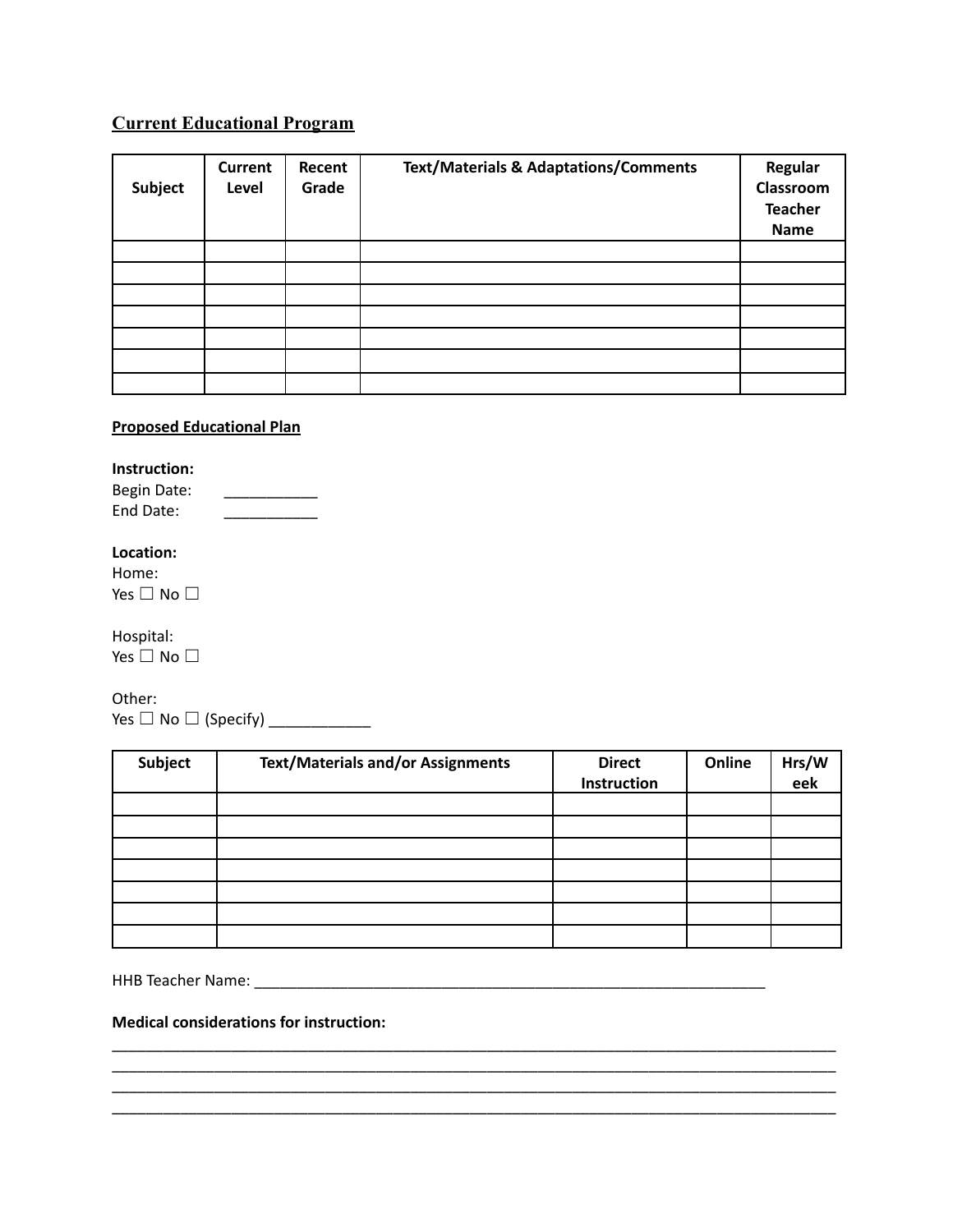### **Other accommodations:**

| If the above mentioned parent/guardian is not at home at the time of the scheduled instructional<br>session, the following adult designee is authorized to monitor the session. I certify that this person is 21<br>years of age. |      |  |  |  |  |
|-----------------------------------------------------------------------------------------------------------------------------------------------------------------------------------------------------------------------------------|------|--|--|--|--|
| Adult Parent Designee: Management of the Contract of the Contract of the Contract of the Contract of the Contract of the Contract of the Contract of the Contract of the Contract of the Contract of the Contract of the Contr    |      |  |  |  |  |
|                                                                                                                                                                                                                                   |      |  |  |  |  |
| Parent/Guardian Printed Name                                                                                                                                                                                                      | Date |  |  |  |  |
| Parent/Guardian Signature                                                                                                                                                                                                         | Date |  |  |  |  |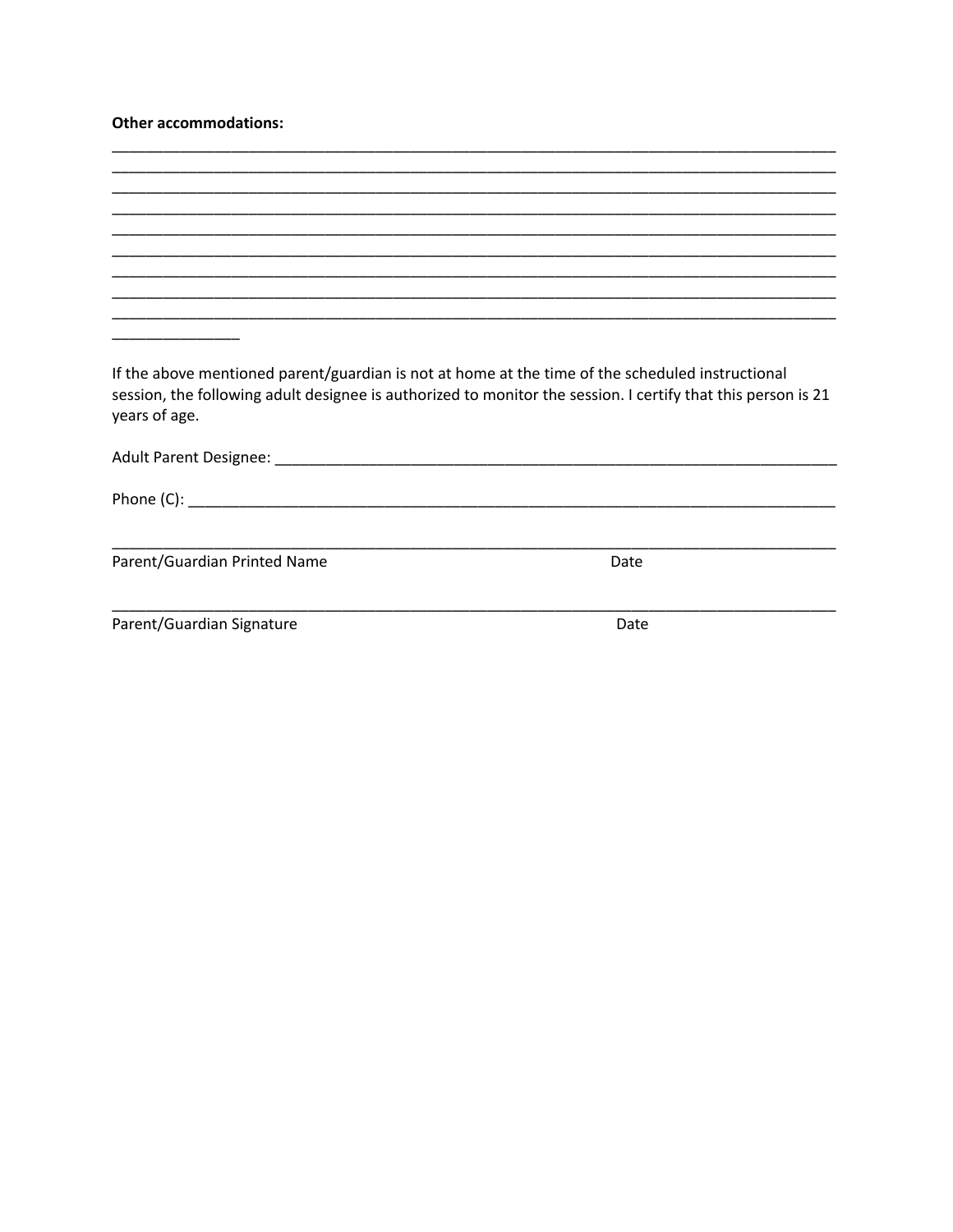**Reentry Plan** 

Anticipated date of return to school: National Contract Control of Anticipated date of returns and a

#### Strategies to facilitate the student's reentry to school:

Parent/Guardian Printed Name Date Parent/Guardian Signature Date School Team Designee/IEP Designee Printed Name Date School Team Designee/IEP Designee Signature Date Principal or Designee Printed Name Date Principal or Designee Signature Date **HHB Teacher Printed Name** Date **HHB Teacher Signature** Date

Teachers will receive 4 copies of the weekly lesson plan. Please make additional copies as necessary. The HHB Teacher will pick up the Weekly assignments. When the work is completed by the student, the next assignments will be picked up for the student to work and complete.

Please initial below when the teacher receives a weekly lesson plan form.